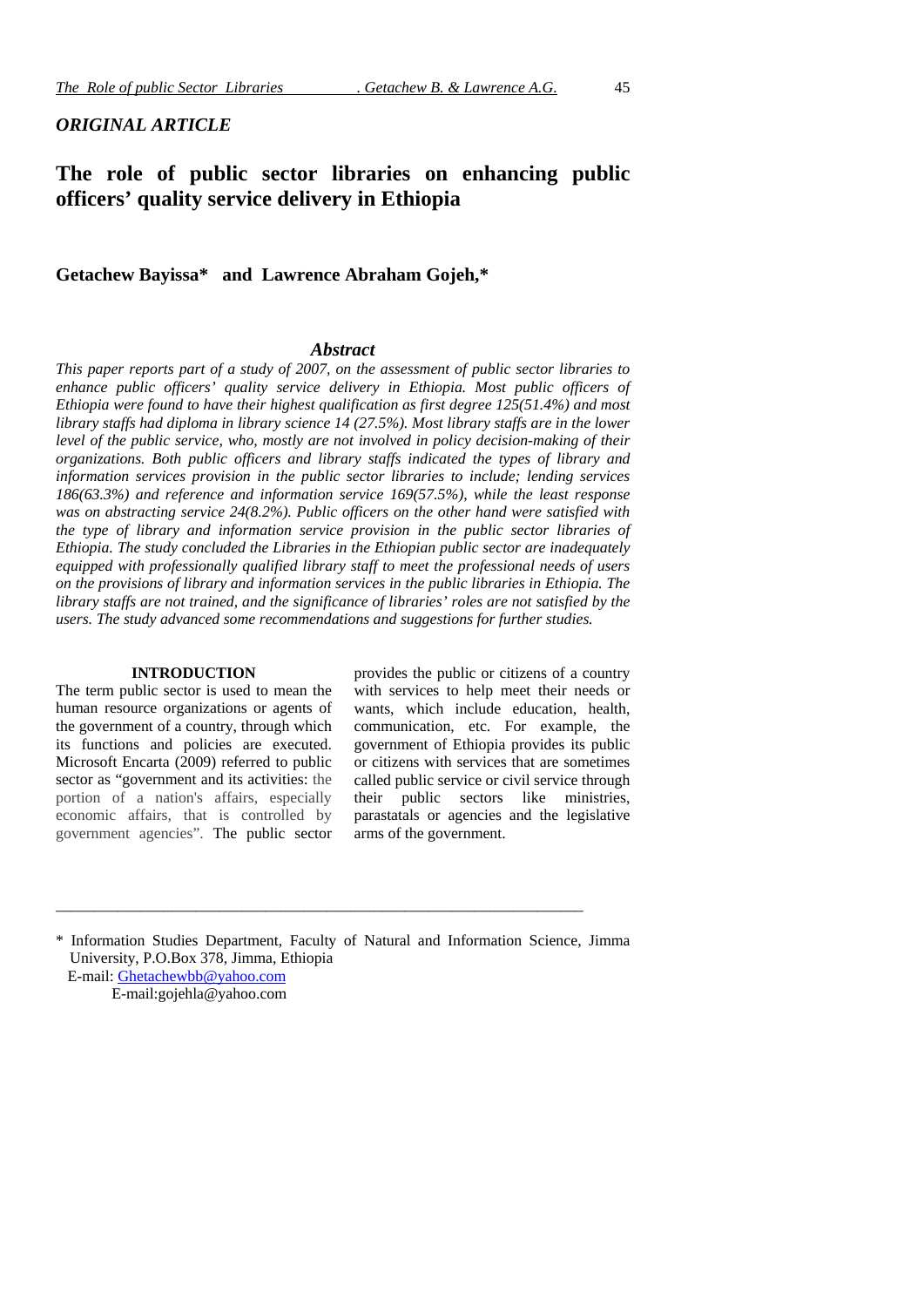The legislative arm of government refers to the offices of the President, Prime Minister, Deputy Prime Minister, House of Representatives, House of Federation, Council of Ministers of the Federal Democratic Republic of Ethiopia. While the terms public officers, public servants and civil servants are synonymously used in this paper to mean the people who work or are in the services of the public sectors of Ethiopia. Though library staffs or librarians are public officers but are here seen as providers of library and information services in the public sector libraries to enhance the general public officers' quality service delivery in Ethiopia.

These public sectors have libraries; established to support the public officers meet their information needs and the objectives of the organizations. Useni (1998:1) sees a library as being critical to the fortune of a nation. That it is a reservoir of knowledge containing a collection of data (information) required for meeting the varied needs of the users. The libraries perform roles that include the provision of library and information services that include careful selection, acquisition, organization, storage and dissemination of information materials in prints and non-print formats to meet and support the objectives and information needs of their users. Gojeh, (2004) defined a Library as where organised collections of information materials, in form of books and non- books materials with trained personnel, who manipulates the materials to provide library and information services to meet the information needs of their users. There are various types of libraries that depends on the type of organization or institution they find themselves. There are public, academic, schools, special, government/public sector libraries.

The library and information services; are provided by trained library staffs to satisfy and motivate users' information needs. Such services, span through lending, current<br>awareness services. user education. awareness services, user education, literature searches, books exhibitions,

indexing and abstracting services, photocopying services, internet services, binding services and computer services (Gojeh, 2004). However, not all library staffs are professional librarians. A professional librarian or librarian is one with a degree in the librarianship profession.

However, studies have seem to show that the magnitude of recognition for libraries and their roles are generally low, unsteady and in some cases considered an irrelevant arm of the public sector to attract government support in Ethiopia. Hence, the supports by the public sectors in Ethiopia to allow libraries perform their needed and significant roles merit greater emphases than has been hitherto.

Tadesse & Bayou (2000) quoted Professor Girma Mullisa lamenting on the paucity of public libraries in Ethiopia and worse still in schools and colleges that made him to observe that:

*"It should be the right of every citizen (in Ethiopia) to get access to centers of knowledge; as the primary repository of the story of man and the selfsacrifices, triumphs and failures. Libraries (or information centers), he said, have an essential role to play, that we are indeed entering a century of Information Technology (IT), the world is truly becoming a global village, through IT; and one of its many offshoots is the Internet. For anybody to be denied access to centers of knowledge is tantamount to being left out of that global village and thrown into the cold. In the harsh competitive world of today and tomorrow, this is no less than committing suicide".* 

The remark goes to stress the role of libraries at this time of information technology and globalization, where organs of the civil service may have the financial resources to carry out the strategic planning and management of the Civil Service structure; but without enough pre-requisite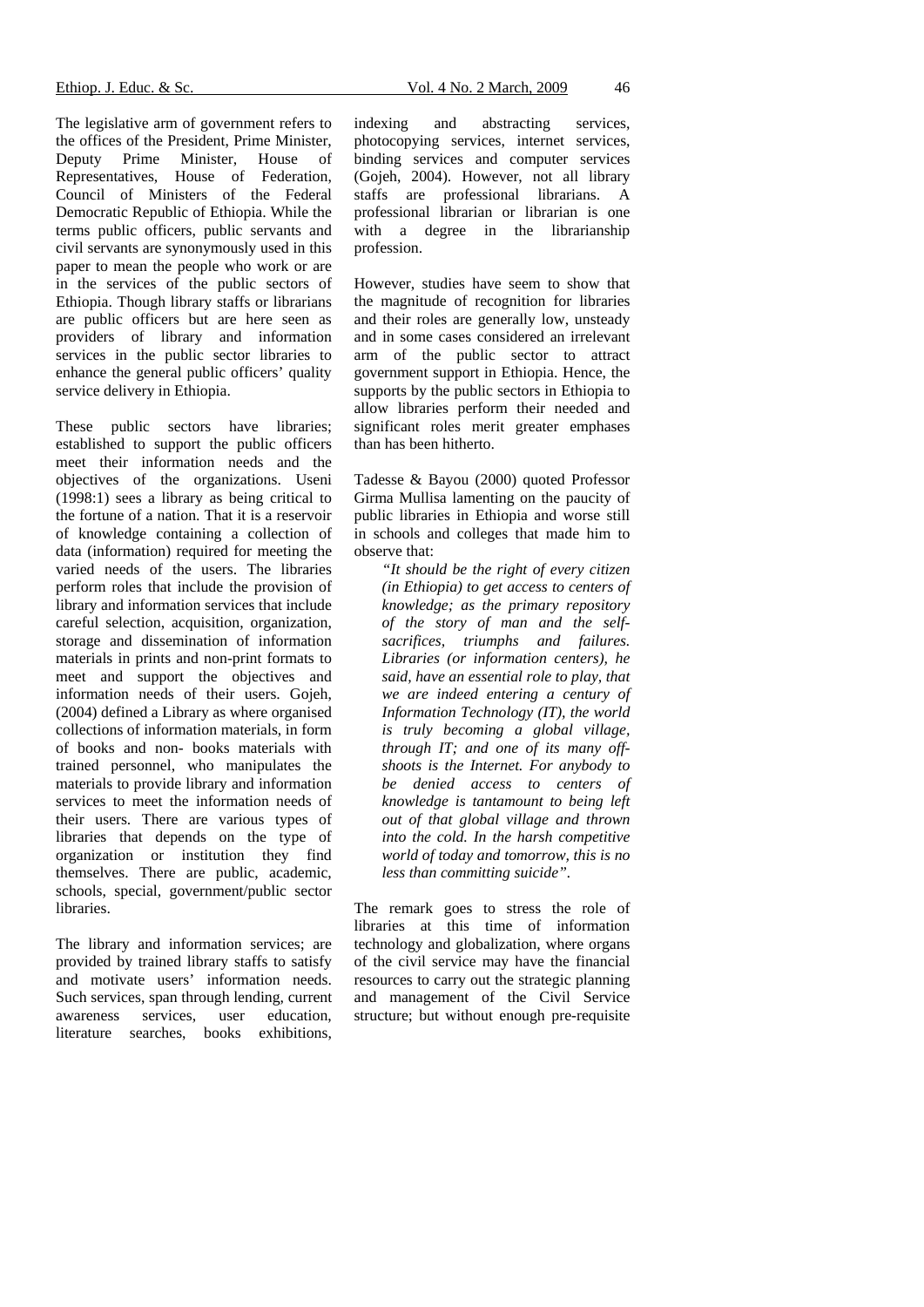information for decision-making, may as well fail.

Two Government policy documents in Ethiopia– Education and Training Policy (1994) and Education Sector Strategy (1994), discussed Ethiopia Educational policies and its strategies of achievements of its goals but surprisingly, these documents did not reflect libraries or information centers and librarians as an advert necessity and supporters for successful education at all levels in Ethiopia. Related to this, is the education of librarians and information managers as vital means for furthering the educational programmes of the citizens; after and during schooling for both students and staff and for the rural communities that do not have the opportunity for formal education, as well as the education of professional librarians in library schools to work in the libraries or information centers in the public sector of Ethiopia.

## **Statement of the problem**

For any successful planning at the three tiers of Government in Ethiopia (i.e. Federal, Region and Woreda levels), the public officers need information, which is vital for the execution of Government functions and for meeting its set vision, mission and objectives. Library and information services suffer far more than other associated support public sectors' services or operations that consequently, their outputs hardly meet the information needs of the public sectors' civil servants. Hence, the question arose as to what extent are libraries in the public sector of Ethiopia are able to meet their roles of providing library and information services to meet the information needs of public officers to enhance their quality service delivery in the public sectors of Ethiopia?

It is the intention of this article to report an aspect of a study conducted in 2007 on the assessment of library and information services to enhance quality service delivery in the public sector of Ethiopia. The following research questions were addressed in this study:

- 1. What are the highest qualifications of the public officers with special reference to library staffs in the public sector libraries in Ethiopia?
- 2. What types of library and information services are provided in the public sector libraries/information centers in Ethiopia as indicated by the public officers and library staffs?
- 3. What are the levels of satisfaction with library and information services provided in the public sector libraries/information center as indicated by the public officers in Ethiopia?

### **Objective of the Research**

The broad objective of the study was to assess the roles of public sector libraries/information centers on enhancing public officers' quality service delivery in Ethiopia. The specific objectives of the study were to:

- 1. Establish the highest qualifications of public officers with special reference to library staffs in the public sector libraries in Ethiopia.
- 2. Identify the types of library and information services the public sector libraries or information centers provide for their users.
- 3. Find out the levels of satisfaction with library and information services of public officers in the public sector libraries or information centers in Ethiopia.

### **METHODOLOGY Design and Sample**

A cross-sectional survey method was used for the study. While a multistage-stratifiedrandom sampling and proportional sampling techniques were used to draw the sample population of public sectors and subjects. The study therefore drew three research samples as follows: Research sample one was 15 arms of the public sectors that were: 1 legislative arm of government, 9 ministries and 5 agencies/parastatals, drawn from the 57 arms of the public sector of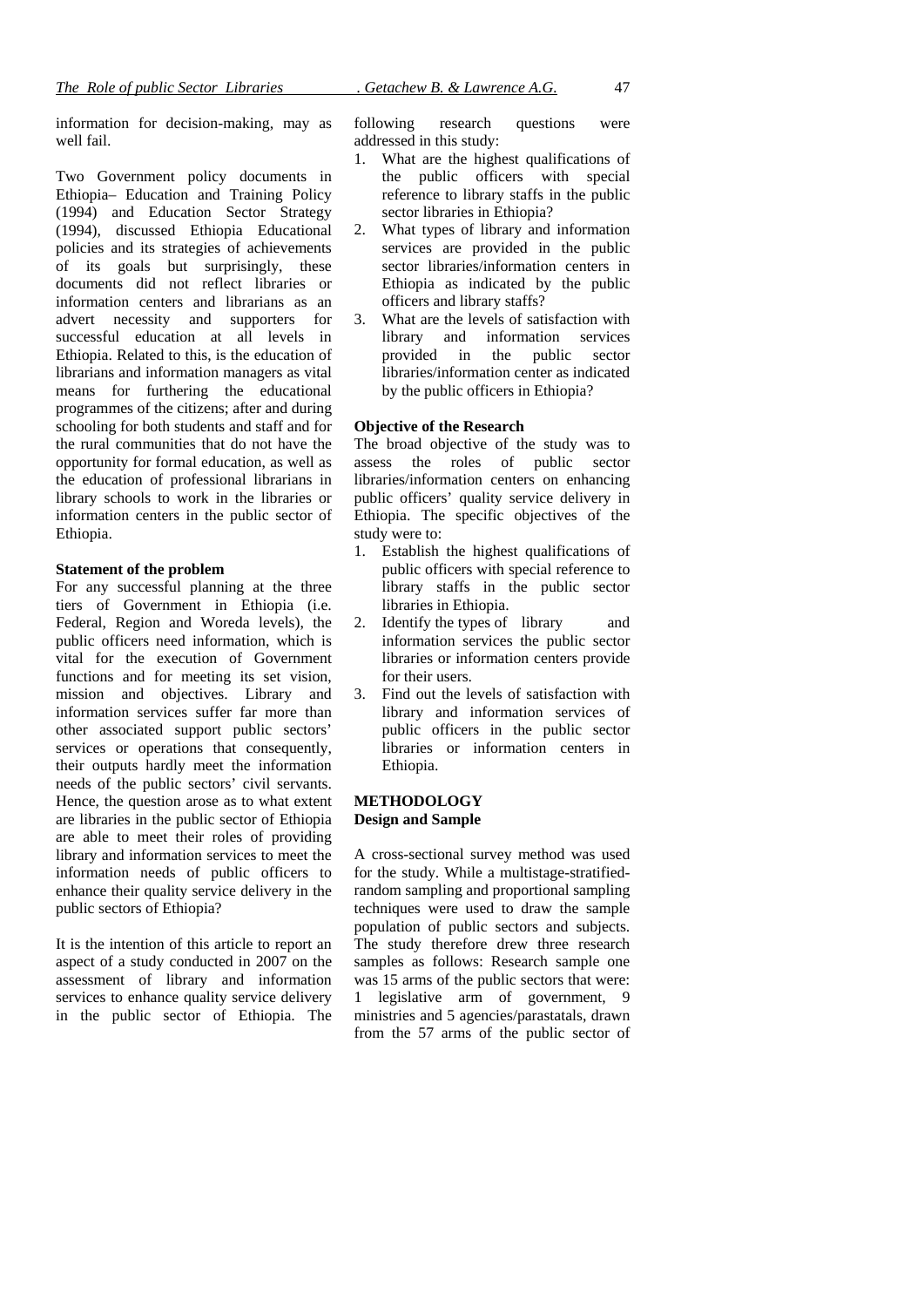Ethiopia that were categorised into 6 legislative arms of government, 20 ministries and 31 agencies/parastatals<br>respectively. The categorisation was respectively. The categorisation performed before drawing the sample.

Research sample two was 243 public officers and research sample three was 51 library staff. Samples two and three were drawn from the civil servants of the 15 public sectors with head offices in Addis Ababa. To settle for the sample sizes of the study, the researchers considered the geographical spread of the public sector in Ethiopia; the population of the public officers in the public sectors and their ranks (i.e., top, middle and lower level).

### **Data Collection**

In line with the objectives and nature of the survey, a face-to-face data collection was carried out using two sets of questionnaires to collect information from public officers and library staff respectively. Documentary sources or records were observed from circulation desks of libraries and library officers' tables' in-charge of the relevant documents. Interviews and discussions were conducted with some library staff in-charge and some public officers in cases where completed questionnaire could not satisfy researchers' and needed verification on the items. The face-to-face questionnaire distribution to respondents, the interview and the observation of documents were based on the research questions. However, to have the respondents involved in the study, a letter of permission was sent to all public sectors involved in the study.

The Public officers' questionnaire was divided into two sections. Section one was on personal information of the respondents and five items. Section two was on services and had 21 items. The second questionnaire was for library staffs; who were also public officers but providers of library and information services. The questionnaire was divided into two sections. Section one was on personal information of respondents and had five items. Section two was on services to users and had 21 items.

 In order to arrive at the data analysis, various quality control mechanisms were applied on the different stages of the survey activities. There were theoretical (classroom) as well as practical training of the field staffs; others include administration of the questionnaires, interviews, preparing detailed and clear editing and coding instruction manual for editing and verifying the data collected.

The completed questionnaires were manually edited and coded. Verification was done before the computer data entry and editing as well. The Statistical Package for the Social Sciences (SPSS), for windows 12.0 programming system was used for the data analysis. Frequencies and percentages were the statistics used to highlight some of the variables under study.

# **RESULTS**

# **Response rate**

Of the 15(100%) public sectors of Ethiopia (i.e one legislative arm, 9 ministries and 5 agencies/parastatals) involved in the study; only 11(73.3%) had a library in its organization. From discussions, interviews and observations of documents in the public sector libraries, the respondents referred to their organizations as having a "library" and not an "information center". This therefore implies that the term "library" is strongly supported as a nomenclature in the civil service of Ethiopia as opposed to the use of "information center". However, in recognition of this finding, our discussions will henceforth use "library/libraries" instead of a combination "library/libraries or information centers" to express opinion about the library of the public sectors.

# **Public officers**

Personal information was asked of the public officers in the public sector of Ethiopia that include: gender, rank, highest qualification and working experience.

Of the 243 (100%) public officers, who responded to the questionnaire, a proportion of 176(72.4%) were male, while 42(17.3%)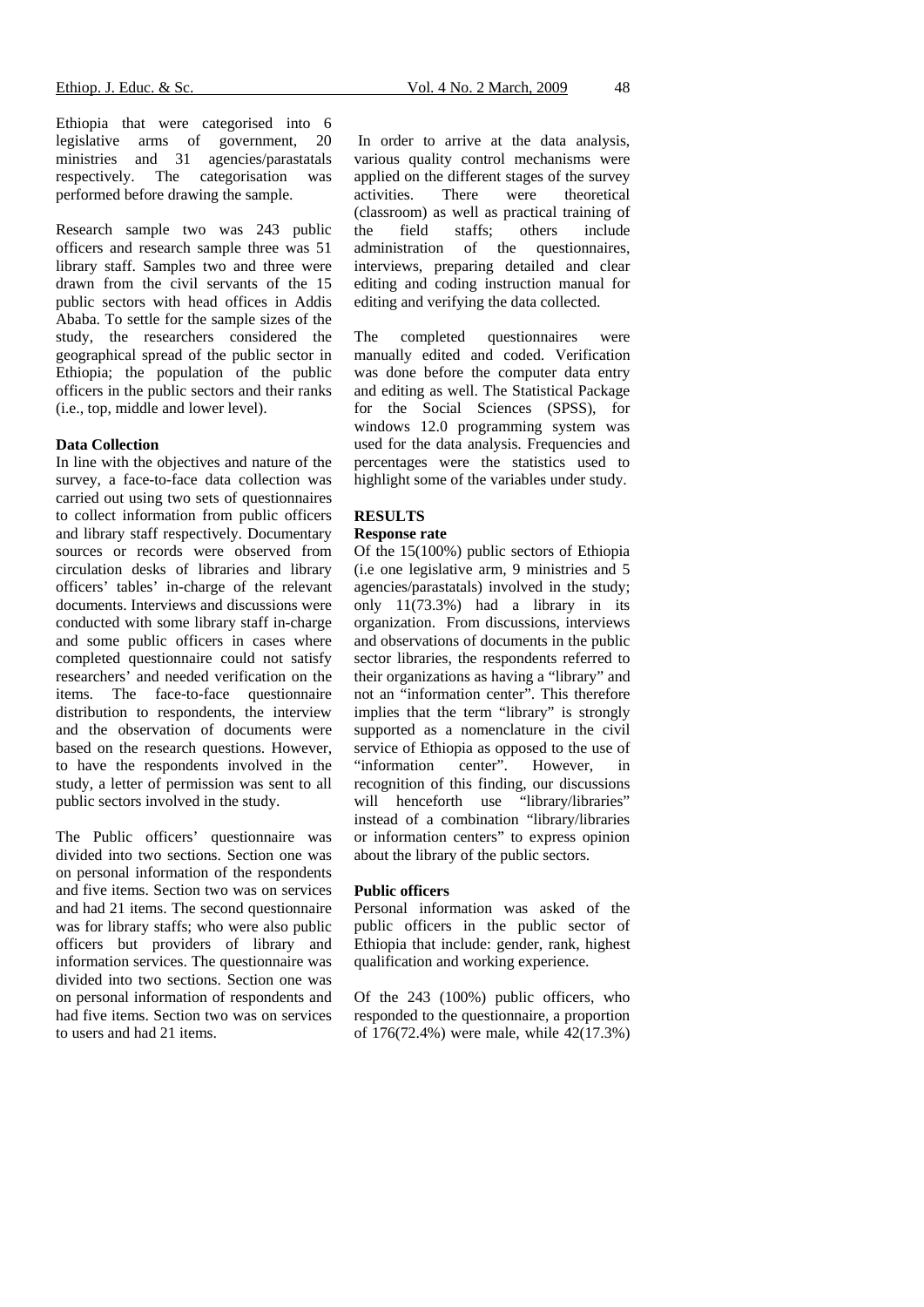were female and 25(10.3%) did not respond to the item. From a total of 51 (100%) library staffs, who responded to the questionnaire, a proportion of 22 (43.1%) were male, while 16 (31.4%) were female and 13 (25.5%) did not respond to the item. From the response rate of public officers and library staffs respectively, we may conclude that most respondents were male, an indication that most public servants of Ethiopia were male as at 2007; the time the study was conducted.

The public officers that responded to the questionnaire were categorized into three distinct categories (i.e. top, middle and lower level public officers). The highest respondents were middle level public officers, with 141(58%) respondents, the least response was the lower level public officers with 23(9.5%) and 24(9.9%) did not respond to the item. In the same manner, library staffs were categorized into top, middle and lower level public officers. Of the 51(100%) library staffs that responded; the highest proportional respondents of 19(37.3%) were in the lower level and the least response of 5(9.8%) was in the top level category, while the remaining 13(25.4%) did not indicate their ranks.

The highest qualifications of respondents were investigated. Of the public officers respondents, 125(51.4%) had first degree, the least response was "others" (which was other qualifications being Grade 10 level of education) and Ph.D was 1 (.4%) and

24(10.0%) did not respond to the item. Of the Library staffs' respondents, 14 (27.5%) had diploma in library study, the least response was "others" (which was other qualifications being Grade 8, and 10 levels of education) that was 5 (9.7%) and 14(27.5%) did not respond to the item.

The working experience of public officers' respondents was an interesting variable for noting by the researchers. It was then noted that of the 243 (100%) respondents on the item, 53 (21.8%) of the public officers had the highest working experience in the range of 15-20 years and the least working experience was 30 years, with 9(3.7%) respondents. While 33 (13.6%) did not indicate their level of working experience. On the contrary, the highest respondents 11(21.6%) of the library staffs had worked for less than 5 years, the least response was 1 (2%) and had working experience in the range 25-30 years, this could be reflective of the very low qualified and low top level library staff in the Ethiopian public service.

# **Types of library and information services provided in the public sector libraries**

Public officers and library staffs were requested in their respective questionnaires to indicate from a list of 21 options of the types of library and information services that were provided in the public sector libraries. Table 1 shows public officers and library staffs' responses classified according to types of library and information services provided by the public sector libraries.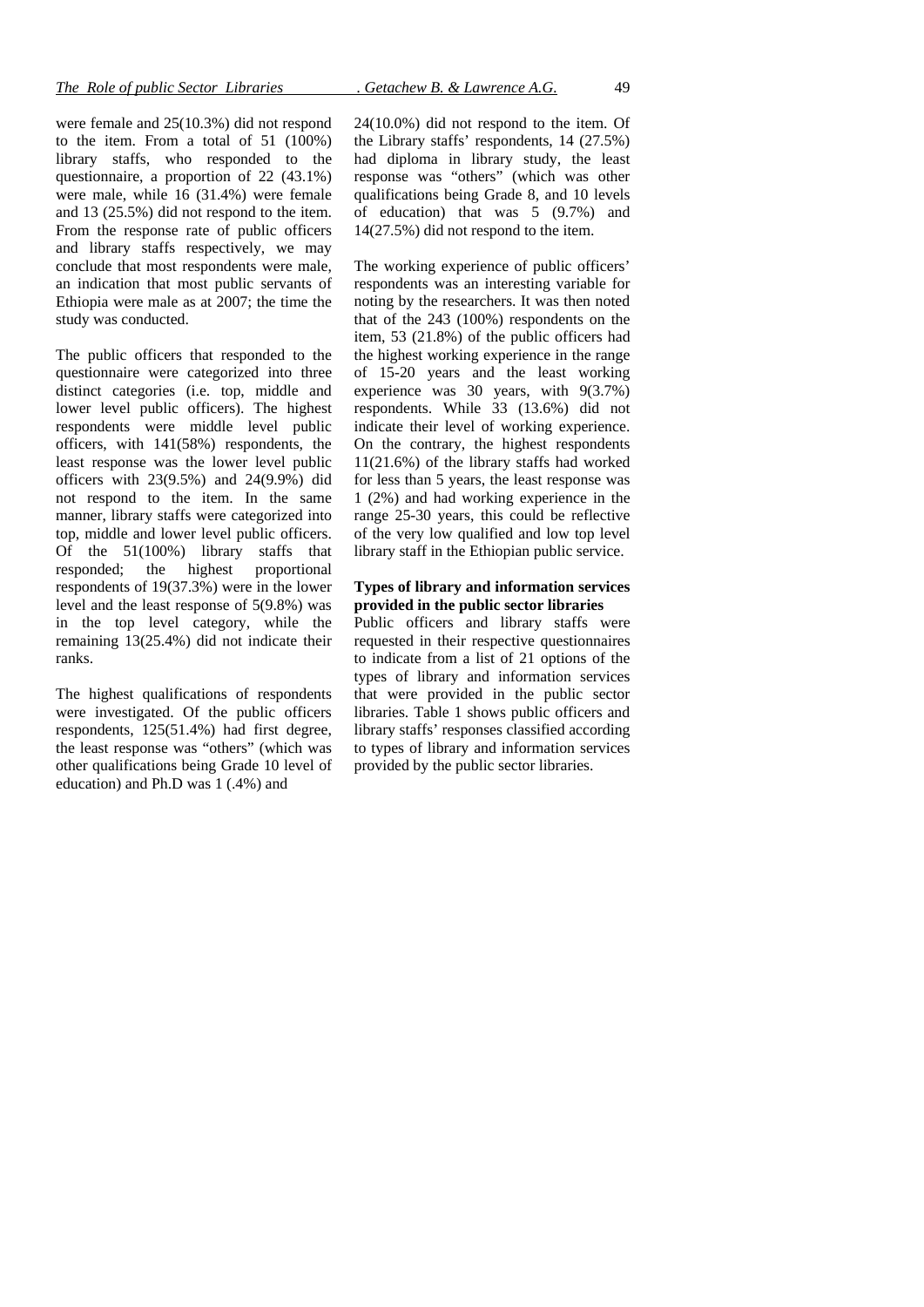### **Table 1: Public officers and library staffs respondents classified according to types of library and information services**

| S/n Types of Library and information             | Respondents    |              |            |
|--------------------------------------------------|----------------|--------------|------------|
| services provided by public sector<br>libraries. | <b>Groups</b>  | S.T          | G.T        |
| 1. lending services                              | PO             | 158(65.0%    | 186(63.3%) |
|                                                  | LBS            | 28(54.9%)    |            |
| 2. Computer services                             | PO             | 71(29.2%)    | 91(31.0%)  |
|                                                  | LBS            | 20(39.2%)    |            |
| 3. Inter-library loan services                   | PO             | 67(27.6%)    | 83(28.2%)  |
|                                                  | <b>LBS</b>     | $16(31.4\%)$ |            |
| 4. Reference and information services            | PO             | 135(55.6%)   | 169(57.5%) |
|                                                  | <b>LBS</b>     | 34(66.7%)    |            |
| 5. Current awareness services                    | PO             | 75(30.9%)    | 91(31.0%)  |
|                                                  | <b>LBS</b>     | $16(31.4\%)$ |            |
| 6.SelectiveDissemination                         | PO             | 40(16.5%)    | 46(15.6%)  |
| of information                                   |                |              |            |
|                                                  | <b>LBS</b>     | 6(11.8%)     |            |
| 7. User-Education                                | PO             | 37(15.2%)    | 45(15.3%)  |
|                                                  | LBS            | 8(15.7%)     |            |
| 8. Literature searching                          | P <sub>O</sub> | 58(23.9%)    | 74(25.2%)  |
|                                                  | LBS            | 16(31.4%)    |            |
| 9. Bibliographical services                      | PO             | 33(13.6%)    | 44(15.0%)  |
|                                                  | <b>LBS</b>     | 11(21.6%)    |            |
| 10. Indexing services                            | PO             | 26(107%)     | 31(10.5%)  |
|                                                  | LBS            | $5(9.8\%)$   |            |
| 11. Abstracting services                         | PO             | 19(7.8%)     | 24(8.2%)   |
|                                                  | <b>LBS</b>     | $5(9.8\%)$   |            |
| 12. Photocopying services                        | PO             | 42(17.3%)    | 54(18.4%)  |
|                                                  | <b>LBS</b>     | $12(45.1\%)$ |            |
| 13. Binding services                             | PO             | 33(13.6%)    | 44(!5.0%)  |
|                                                  | <b>LBS</b>     | 11(21.6)     |            |
| 14. Audio-Visual services                        | PO             | 32(13.2%)    | 48(16.3%)  |
|                                                  | LBS            | 16(31.4%)    |            |
| 15. Internet literature searching                | PO             | 40(16.5%)    | 56(19.0%)  |
|                                                  | LBS            | 16(31.4%)    |            |
| 16. CD-ROM services                              | PO             | 44(18.1%)    | 57(19.4%)  |
|                                                  | <b>LBS</b>     | 13(25.5%)    |            |
| 17. Exhibition/display services                  | P <sub>O</sub> | 23(9.5%)     | 37(12.6%)  |
|                                                  | <b>LBS</b>     | 14(27.5%)    |            |
| 18. E-mail services                              | PO             | 47(19.3%)    | 63(21.4%)  |
|                                                  | <b>LBS</b>     | 16(31.4%)    |            |
| 19. Security of users' property                  | PO             | 33(13.6%)    | 49(16.7%)  |
|                                                  | <b>LBS</b>     | 16(31.4%)    |            |
|                                                  |                |              |            |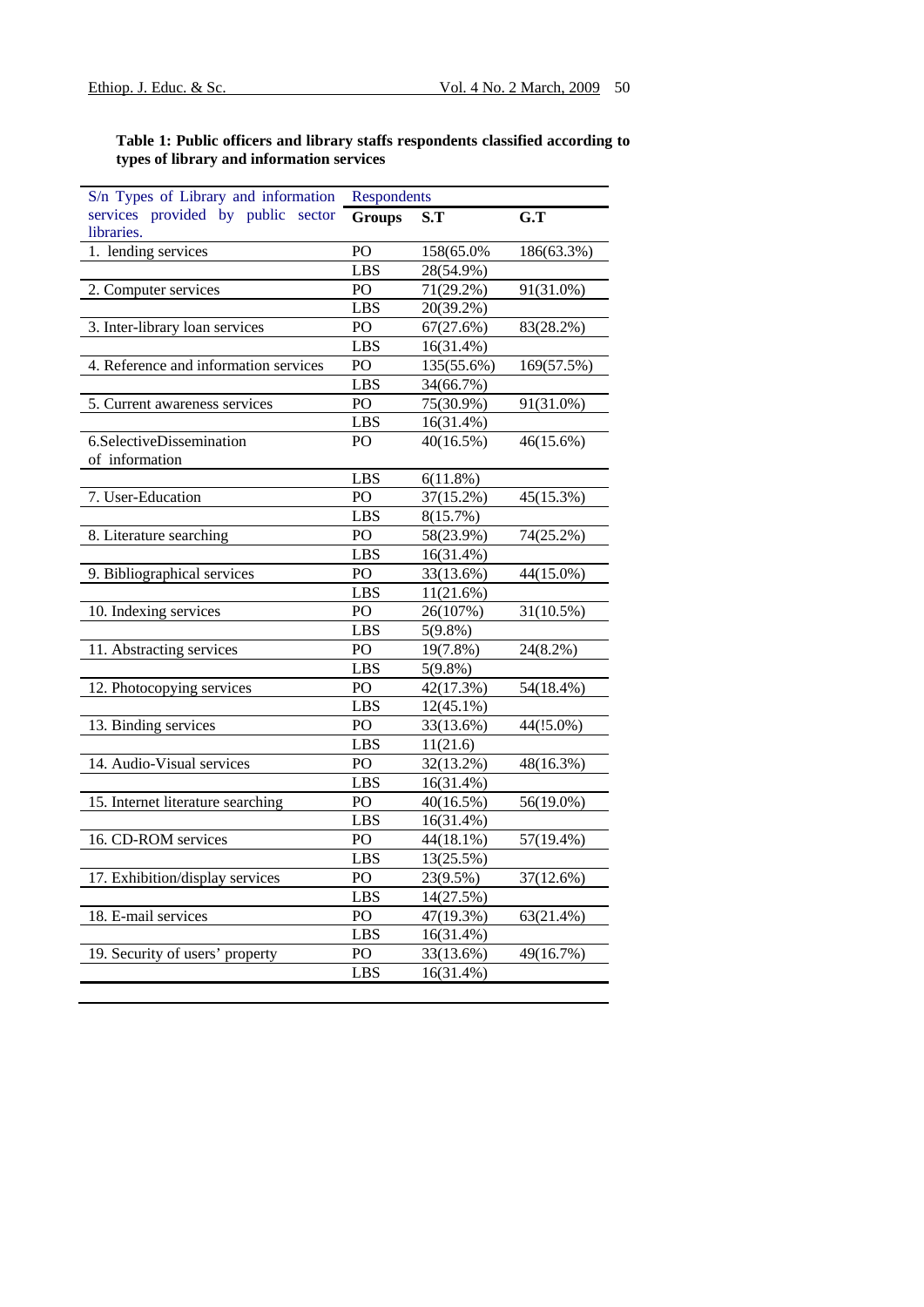| <b>KEY</b> |                                                                                  |
|------------|----------------------------------------------------------------------------------|
| PO.        | $=$ Public Officers (total respondents=243)                                      |
| <b>LBS</b> | $=$ Library staffs (total respondents=51)                                        |
| S.T        | $=$ Sub-Totals (public officers and Library staffs respondents separately)       |
| G.T        | $=$ Grand Total (combination of public officers and Library staffs respondents). |

The table 1 shows that, of the 294 (100%) respondents of both public officers and library staffs; most respondents indicated the types of library and information services provision to include: lending services 186(63.3%) and reference and information service 169(57.5%), while the least response was on abstracting service 24(8.2%).

An item analysis on the public officers' response on the same table 1 shows that the following types of library and information services were provided in the public sector libraries and they were: lending services 158(65.0%), reference and information service 135(55.6%) and the least response was on abstracting service 19(7.8%). But the library staffs' response on the item analysis on the same table 1, shows an agreement on the

 highest response on lending services 28(54.9%), reference and information service 34(66.7%) and the least response was on abstracting service 3(9.8%). Although, the library staffs' response showed another least response of the services on indexes 3(9.8%).

### **Level of satisfaction of public officers on types of library and information services provision**

From the list of 21 different options on types of library and information services provision in the public sector libraries, respondents were requested in table 2 below to indicate on each service; their levels of satisfaction.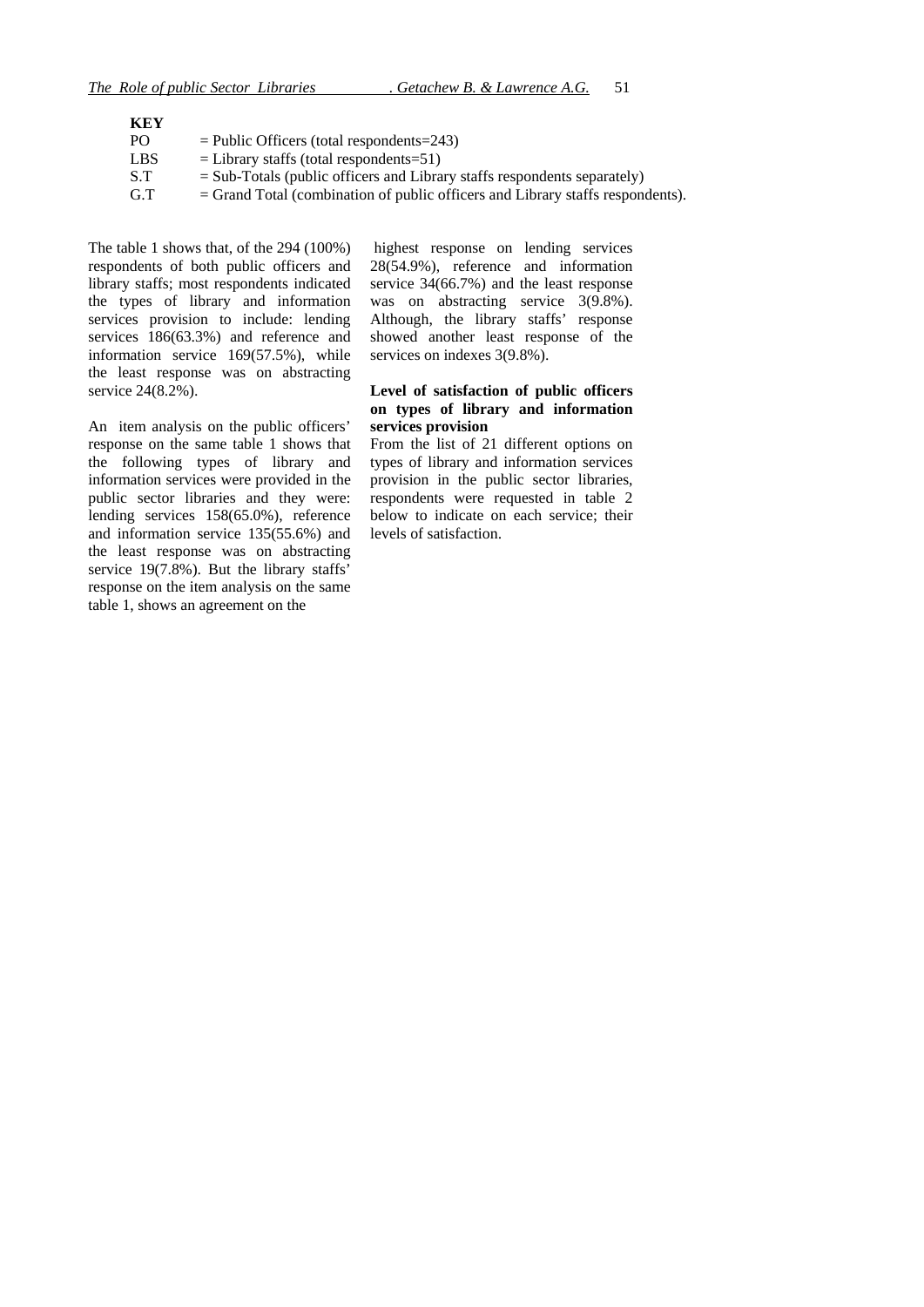| <b>ITEMS</b> LIS provision                        | Levels of satisfaction |               |              |               | ER         | AR            | <b>Decision</b>         |
|---------------------------------------------------|------------------------|---------------|--------------|---------------|------------|---------------|-------------------------|
|                                                   | <b>HS</b>              | S             | <b>DS</b>    | <b>HD</b>     |            |               |                         |
| 1. Lending services                               | $7(2.9\%)$             | 26(10.7%)     | 77(31.7%)    | 49(20.2%)     | 243(100%)  | 159(64.5%)    | 126(51.3%)DS            |
| 2. Computer service                               | $27(11.1\%)$           | $36(14.8\%)$  | 42(17.3%)    | $25(10.3\%)$  | 243(100%)  | 130(53.5%)    | $67(27.6%)$ DS          |
| 3. Inter-library loan services                    | $17(7.0\%)$            | 26(10.7%)     | $52(21.4\%)$ | $15(6.2\%)$   | 243(100%)  | $110(45.3\%)$ | $67(27.6%)$ DS          |
| 4. Reference and information                      |                        |               |              |               |            |               |                         |
| services                                          | $11(4.5\%)$            | $35(14.4\%)$  | 85(35.0)     | $27(11.1\%)$  | 243(100%)  | 158(65.0%)    | $112(46.1\%)$ <b>DS</b> |
| 5. Current awareness services                     | 9(3.7%)                | $37(15.2\%)$  | 57(23.5%)    | $17(7.0\%)$   | 243(100%)  | $120(49.4\%)$ | 74(30.5%) DS            |
| 6. Selective Dissemination of                     |                        |               |              |               |            |               |                         |
| information                                       | $22(9.1\%)$            | 30(12.3%)     | $36(14.8\%)$ | 6(2.5%)       | 243(100%)  | 94(38.7%)     | $52(21.4\%)$ S          |
| 7. User-Education                                 | $17(7.0\%)$            | 30(12.3%)     | 33(13.6%)    | 6(2.5%)       | 243(100%)  | 86(35.4%)     | 47(19.3%)<br>S          |
| 8. Literature searching                           | 19(7.8%)               | $35(14.4\%)$  | 53(21.8%)    | $8(3.3\%)$    | 243(100%)  | 115(47.3%)    | $61(25.1\%)$ DS         |
| 9. Bibliographical services                       | $17(7.0\%)$            | $35(14.4\%)$  | $37(15.2\%)$ | $3(1.2\%)$    | 243(100%)  | 92(37.9%)     | S<br>52(21.4%)          |
| 10. Indexing services                             | $12(4.9\%)$            | $35(14.4\%)$  | $25(10.3\%)$ | $4(1.6\%)$    | 243(100%)  | $76(32.1\%)$  | S<br>47(19.3%)          |
| 11. Abstracting services                          | $16(6.6\%)$            | $36(14.8\%)$  | $16(6.6\%)$  | $1.(4\%)$     | 243(100%)  | $69(28, 4\%)$ | S<br>$52(21.4\%)$       |
| 12. Photocopying services                         | $14(5.8\%)$            | 21(8.6%)      | $19(7.8\%)$  | $11(4.5\%)$   | 243(100%)  | 65(26.7%)     | S<br>$35(14.4\%)$       |
| 13. Binding services                              | $20(8.2\%)$            | $34(14.0\%)$  | $16(6.6\%)$  | 9(3.7%)       | 243(100%)  | 79(32.5%)     | S<br>$54(22.2\%)$       |
| 14. Audio-visual services                         | 26(10.7%)              | $36(14.8\%)$  | $10(4.1\%)$  | 6(2.5%)       | 243(100%)  | 78(32.1%)     | S<br>62(25.5%)          |
| 15. Internet literature searching                 | 25(10.3%)              | 29(11.9%)     | 33(13.6%)    | $11(4.5\%)$   | 243(100%)  | 98(40.3%)     | S<br>54(22.2%)          |
| 16. CD-ROM services                               | 26(10.7%)              | $38(15.6\%)$  | $19(7.8\%)$  | 6(2.5%)       | 243(100%)  | 89(36.6%)     | S<br>64(26.3%)          |
| 17. Exhibition/display services                   | $20(8.2\%)$            | $36(14.8\%)$  | $19(7.8\%)$  | $5(2.1\%)$    | 243(100%)  | 80(32.9%)     | S<br>$56(23.0\%)$       |
| 18. E-mail services                               | $25(10.3\%)$           | $35(14.4\%)$  | 30(12.3%)    | $13(5.3\%)$   | 243(100%)  | $103(42.4\%)$ | S<br>60(24.7%)          |
| 19. Security of users' property<br>$47(19.4\%)$ S | $16(6.6\%)$            | $31(12.8\%)$  | 30(12.3%)    | $8(3.3\%)$    | 243(100%)  | 85(35.0%)     |                         |
| 20. Information and reservation                   |                        |               |              |               |            |               |                         |
| services                                          | $9(3.7\%)$             | $54(22.2\%)$  | 32(13.2)     | $10(4.1\%)$   | 243(100%)  | 65(26.7%)     | S<br>63(25.9%)          |
| 21. Others                                        | $4(1.6\%)$             | $32(13.2\%)$  | $4(1.6\%)$   |               | 243(100%)  | 40(16.5%)     | $36(14.8\%)$<br>S       |
| <b>TOTAL</b>                                      | $359(18.1\%)$          | $672(33.8\%)$ | 725(36.5%)   | $231(11.6\%)$ | 5103(100%) | 1987(38.9%)   | 1288(100%)              |

| Table 2: Public officers responses on each types of library and information services provision classified according to levels of satisfaction |
|-----------------------------------------------------------------------------------------------------------------------------------------------|
|                                                                                                                                               |

| <b>KEY</b>                                                                   |       |                  |        |                            |
|------------------------------------------------------------------------------|-------|------------------|--------|----------------------------|
| $LIS =$ Library and Information Services $AR =$ Actual Responses 1987(38.9%) |       |                  | $DS =$ | Dissatisfied               |
| $ER = Expected$ responses $5103(100\%)$ $HS =$                               |       | Highly Satisfied | $HD =$ | <b>Highly Dissatisfied</b> |
|                                                                              | $S =$ | Satisfied        |        |                            |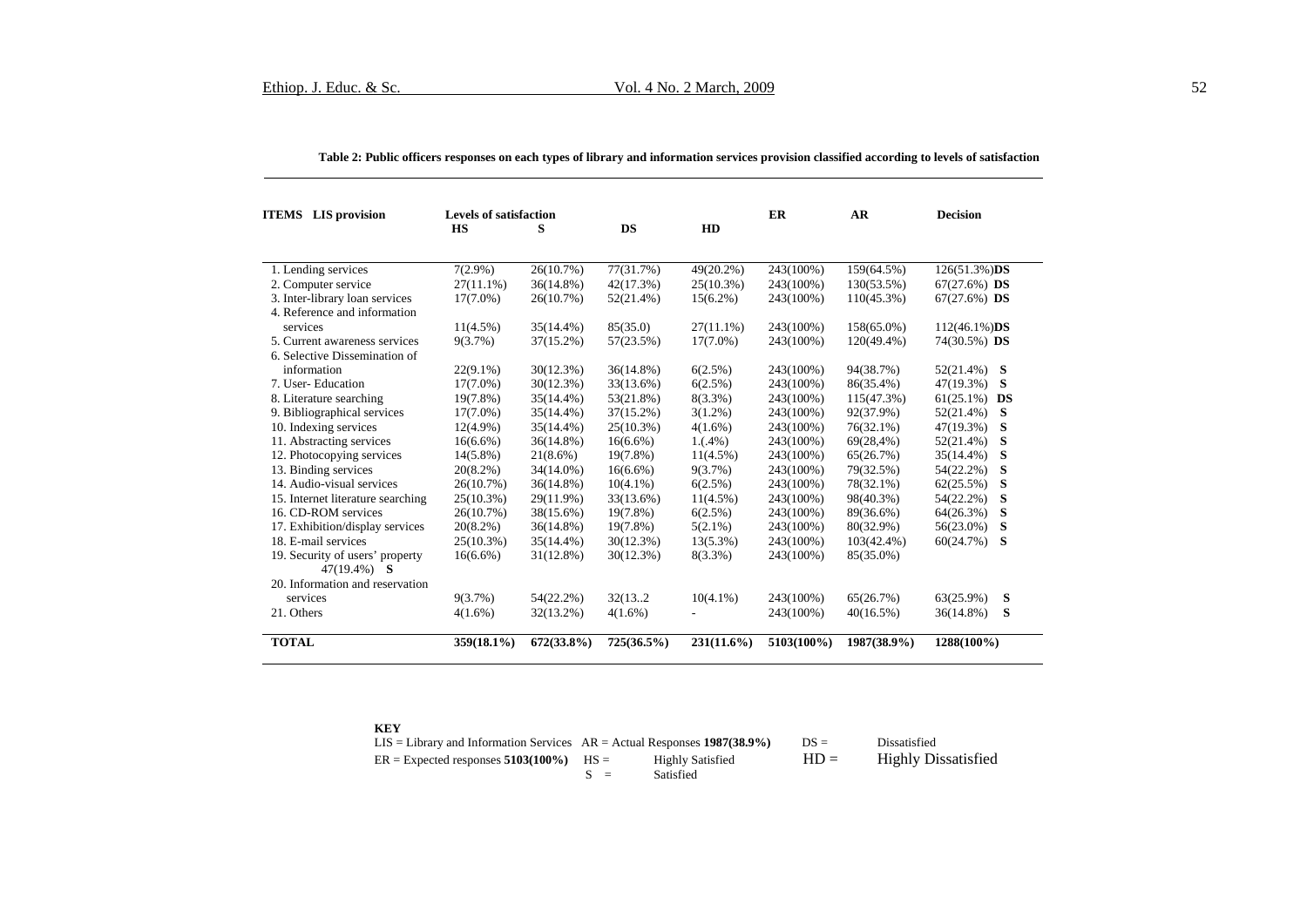Table 2 above shows a proportional analysis on the levels of satisfactions of public officers on each type of services provided by public sector libraries. The result shows that, of the 243 (100%) respondents on each item of services, public officers were highly satisfied with computer services  $27(11.1\%)$ , they were satisfied with information and reservation services 54 (22.2%), dissatisfied with reference and information services 85 (35.0%) and highly dissatisfied with lending services 49 (20.2%).

On item analysis, the public officers were satisfied with 16 items of library and information services (i.e. items 6, 7, 9-21 or 6o.6%). They were however; dissatisfied with 6 items (i.e. items 1-5 & 8 or 39.4%). The public officers were generally satisfied (60.6%) with their public sector library and information services provision in Ethiopia.

 Although, of the total expected responses of 5103 (100%) on all the 21 items of the types of library and information services, only 1987 (38.9%) responses was made by the public officers. This revealed that about 3116 (61.1%) did not actually response to at least one item of the types of library and information services provision in the public sector libraries. Table 2 above shows that only item one of the services that 159 (51. 3%) responses were made from a total respondents of 243 (100%).

#### **Discussions**

The results of the study confirmed the types of library and information services provision in the public sector libraries to include; lending services 186(63.3%) and<br>reference and information service reference and information 169(57.5%), while abstracting service 24(8.2%) is recognized as the least type of library and information service. From the result of the analysis, we can conclude that the public sector libraries are handicap in the provision of aggressive and varying types of

acceptable library and information services for its enthusiastic users. This also may not be far from the caliber of staffs working in the libraries, who are likely not professionals or qualified library staffs.

Though the study confirmed that most public officers of Ethiopia are professionally qualified, with their highest qualification as first degree 125 (51.4%); a situation that would warrant for quality service delivery if provided with effective and efficient library and information services from qualified library staffs. But the reverse is the case in the public sector libraries, where the study revealed that most library staffs' highest qualification was diploma in library science 14 (27.5%). The situation does not make them professionals but "para-professionals". Though they may head the public sector libraries but are limited by professional capacity. The implication of most library staffs in the public service was that they are in the lower level of the public service, who, mostly are not involved in policy decision-making of their organizations. This finding is supported by other studies that found employees' perceptions and valuations of the environment mediating on attitudinal and behavioural responses (James and Jones, 1974). The finding therefore, demonstrated that when people are professionally qualified in a work environment, the better their interaction with colleagues with professional qualifications in other disciplines working in the same environment.

The study further revealed that public officers were generally satisfied with the overall types of library and information services provision in the public sector libraries but surprisingly on Table I, where lending services and reference and information services are said to be the types of library and information services provided; the same services on Table 2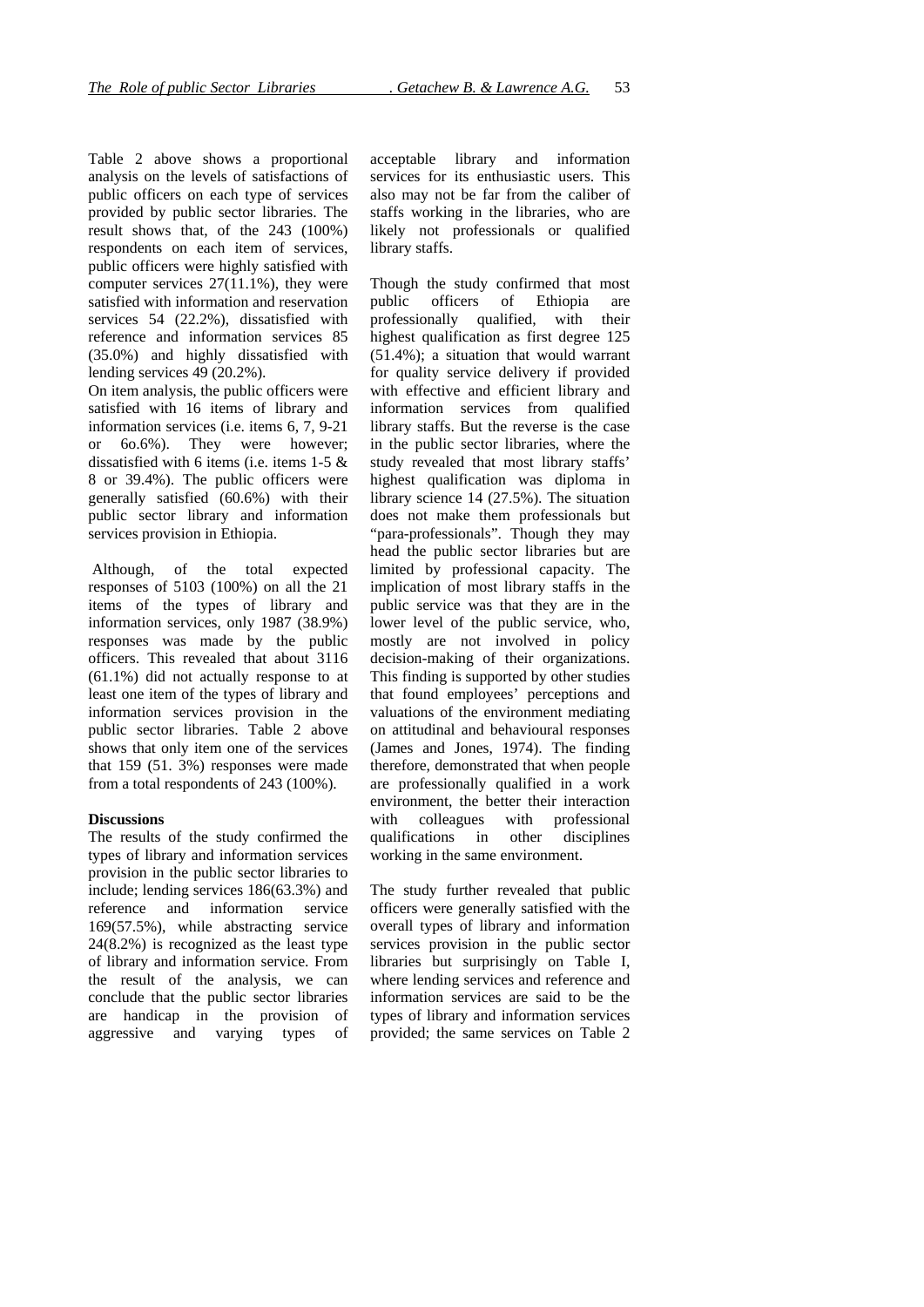are said to be dissatisfied by the public officers on their levels of satisfaction. The implication of this observation lies on the fact that the more accessible users are to library and information services, the more likely they will be used but the theory did not hold in this respect. However, Table 2 further revealed that of 5103 (100%) respondents only 1987 (38.9%) responses were made on the levels of satisfaction on the 21 items of library and information services. The situation, could mean that majority of the public officers could not have such services in their public sector libraries, hence, could not reflect their opinions.

However, the result of general satisfaction on the services tends to attest that the more accessible users are to library materials, the more likely they will be used (Allen; 1968 and Rosenberg; 1967). Readers in libraries tend to select types of library and information services on the basis of the efforts they are likely to expend in order to use. This was validated in the study of Aguolu (1985). The proximity to the relevant collections, ease of access to them and the more personalized services based upon proper identification individual information needs; are often the dominant services of special libraries. Public sector libraries all over the world are special libraries that were established to serve specific needs mainly for the personnel of the parent organizations.

### **Conclusions and Recommendations**

The study concludes that most public officers in the public sectors of Ethiopia have first degree as their highest qualification but their counterparts in the public sector libraries have diploma as their highest qualification. It also conclude that although the public officers were generally satisfied with the types of library and information services provision, the services were found to be professionally inadequate to enhance public officers' quality service delivery in their organizations. The reason being;

that most of the library staffs were not professionally qualified, to provide the types of library and information services to meet the roles of the public sector libraries in Ethiopia. Hence, the following recommendations are advanced:

- 1. The policy makers in the public sector of Ethiopia should consider the recruitment of experienced and professionally qualified library and information science professionals into the public sector libraries for efficient and effective library and information services.
- 2. In order to remain relevant in the scheme of professional discharge of library functions, library staffs in public sector libraries should pay particular and greater attention to user studies, information needs of users, the capturing of data, creation of databases and provision of internet connectivity, binding equipment, photocopiers, and computers; and engaging in dynamic indexing and abstracting services, compilation of bibliographies, CD-ROM packages selective dissemination of information and current awareness services.
- 3. The Information Science department in Jimma University, Ethiopia; should widen its training programmes to include Distance learning students; where library staff in public sector libraries should acquire professional qualifications for quality service in their organizations.
- 7. The Federal Ministry of Culture and Tourism should consider separating the National Archives and Library Agency established under the Proclamation no. 179/1999 into autonomous agencies as: "National Archives of Ethiopia" and "National Library of Ethiopia" with separate Director Generals for the efficient and effective performance of the functions of the Agencies.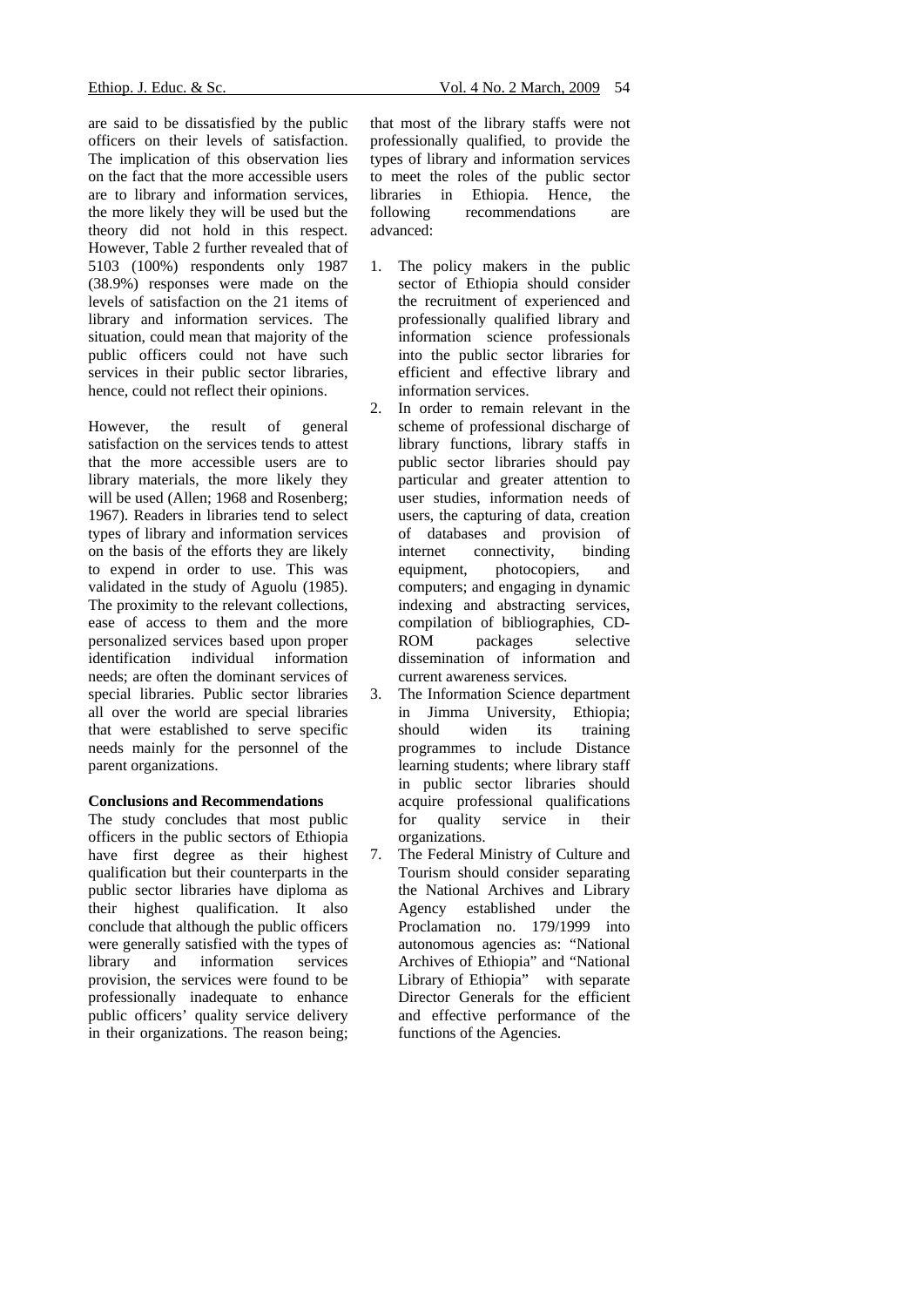### **Suggestions for Further Study**

From the findings and conclusions above, the following suggestions are made for further investigations:

1. The effect of the professional training programme of Jimma University Information Science on the quality and quantity of professionals in the public sector libraries of Ethiopia should be made.

### **ACKNOWLEDGEMENT**

We express our profound gratitude to the President of Jimma University and his management team for considering and approving the sponsorship of this research activities. We also register our profound gratitude to the Publication and Research Committee of the Faculty of Natural and Information Science for its consideration, encouragement and support for the study. Nonetheless, we cannot otherwise but be most grateful to the than Dean (Ato Dawit Kefle) of the Natural and Information Science for his un-quantified support for the study.

We specially thank all the Human Resource Departments of all the public service organizations in Ethiopia. This includes the legislative arms, ministries and agencies involved in the study, for their deserved cooperation and assistance during the collection of data and for their encouragement through out the study.

### **REFERENCES**

- Agualu, C.C (1985). Centralization and decentralization in African University libraries: a theoretical, critical reexamination. **International library movement,** 7(4): 157-172.
- Allen, T.J. (1968). Organizational aspects of information flow and technology. **ASLIB**

**proceedings,** xx(November): 433-454. Blagden,J. (1988). Some thoughts on use

and users. **Iatul Quaterly** 2(3), p. 125-134.

- Central Statistical Authority (1999). **Statistical report on the 1999 National Labour force survey.** Addis
- Ababa: The Federal Democratic Republic of Ethiopia. **Education and Training policy**. (1994).
- Addis Ababa: Federal Democratic Republic of Ethiopia.
- **Education Sector Strategy.** (1994). Addis Ababa: Transitional Government of Ethiopia.
- Federal Democratic Republic of Ethiopia (1976: E.C). **Legal notice no,**
- **40/1976 the Ethiopian National Archives and Library.** Ethiopia: **FDRE**
- Federal Democratic Republic of Ethiopia (1976: E.C). **Proclamation no,**

**50/1976 the Ethiopian National Archives and Library Proclamation.**  Ethiopia: FDRE

Federal Democratic Republic of Ethiopia (1999: E.C). **Proclamation no,** 

**179/1999 the Ethiopian National Archives and Library Proclamation.**  Ethiopia: FDRE

- Gessesse, K. (2000). Collection development and management in the twenty-first
- Century with special reference to academic libraries: an overview. **Library management,** 21(7): 365- 372.
- Gojeh, L.A. (2004). An Assessment of users' motivation and satisfaction with library

and information services in Colleges of Education in Nigeria. An unpublished Ph.D Thesis submitted to Ahmadu Bello University,Zaria.

- Griffin, Mary (1980). Putting a price on information: practice illustrating a
	- basic principle. **Aslib Proceedings**, 42 (1), p. 26-34.
- James, L.R. & Jones, A.P. (1974). Organization Climate: A Review of Theory and Research.

**Psychological Bulletin,** 81: 1096- 1112.

Jimma University. (2007). **Dairy.** Jimma, Ethiopia: